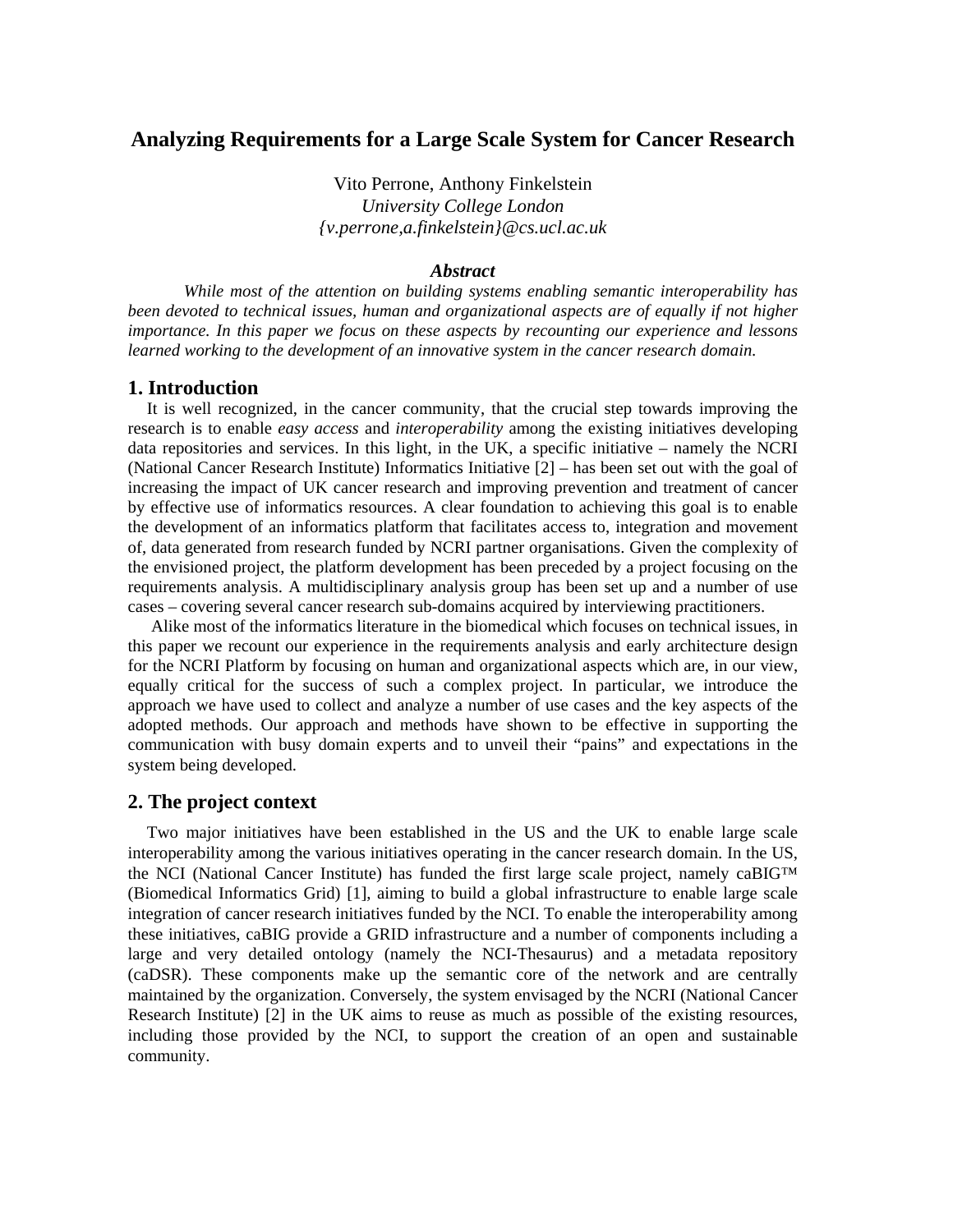The envisaged system (namely the NCRI Platform) aims to integrate and make accessible data sets and services produced by different research groups around the world working across the cancer research spectrum. They are subject to different access and use policies, have been recorded and often made accessible (typically via web sites) in non-standardized ways, that is, using different vocabularies, data structures, metadata standards and service interfaces. While there are not standards broadly adopted, a number of initiatives have been established to define common *ontologies* and *data models* which may have been adopted by some data repositories. Given the uncontrolled way this domain has developed, typical of an Interned based community, different organizations may have adopted different terminologies and data formats among those available in the domain. For instance, one of the most known ontologies, the GO ontology, has been adopted by hundreds of projects to annotate data about genes and the CDISC data format is broadly adopted for the exchange of clinical information.

## **3. The analysis approach: enhancing multidisciplinary communication**

Since the very beginning of our project, active involvement of the community and the need of building a multidisciplinary team including requirements engineers, software developers and domain experts with a broad vision on the various sub-domains, have been considered two crucial success factors. In the initial phase, cancer related literature analysis and periodic team meetings have been intertwined to build up a common understanding of the platform's high level goals and to define a common language. Outcomes of the preliminary activities have been a context diagram, an initial set of stakeholders and a preliminary domain model. Subsequently, the main objectives of the analysis activities, shown in Figure 1, have been: (i) identifying the integration needs of researchers and understanding the role different resources described in the context diagram play (or could play) in the analyzed investigations; (ii) defining the high level architecture of the system to-be that will drive the following design and implementation activities. An introductory description and some considerations on the methods we have adopted to achieve these objectives are reported in the next sections.



**Figure 1: The use case analysis flow** 

## **4. Using an High Level Investigation Model in the Use Case Analysis**

The collected use cases are examples of investigations researchers perform in their daily work and are akin to "user stories" in the Agile [4] approach rather than UML use cases which tend to describe the functionalities of the system to-be. Working side by side with domain experts to define such stories, we encouraged them to avoid thinking how the platform could satisfy their research needs and to instead carefully state their goals and what they would ask the system to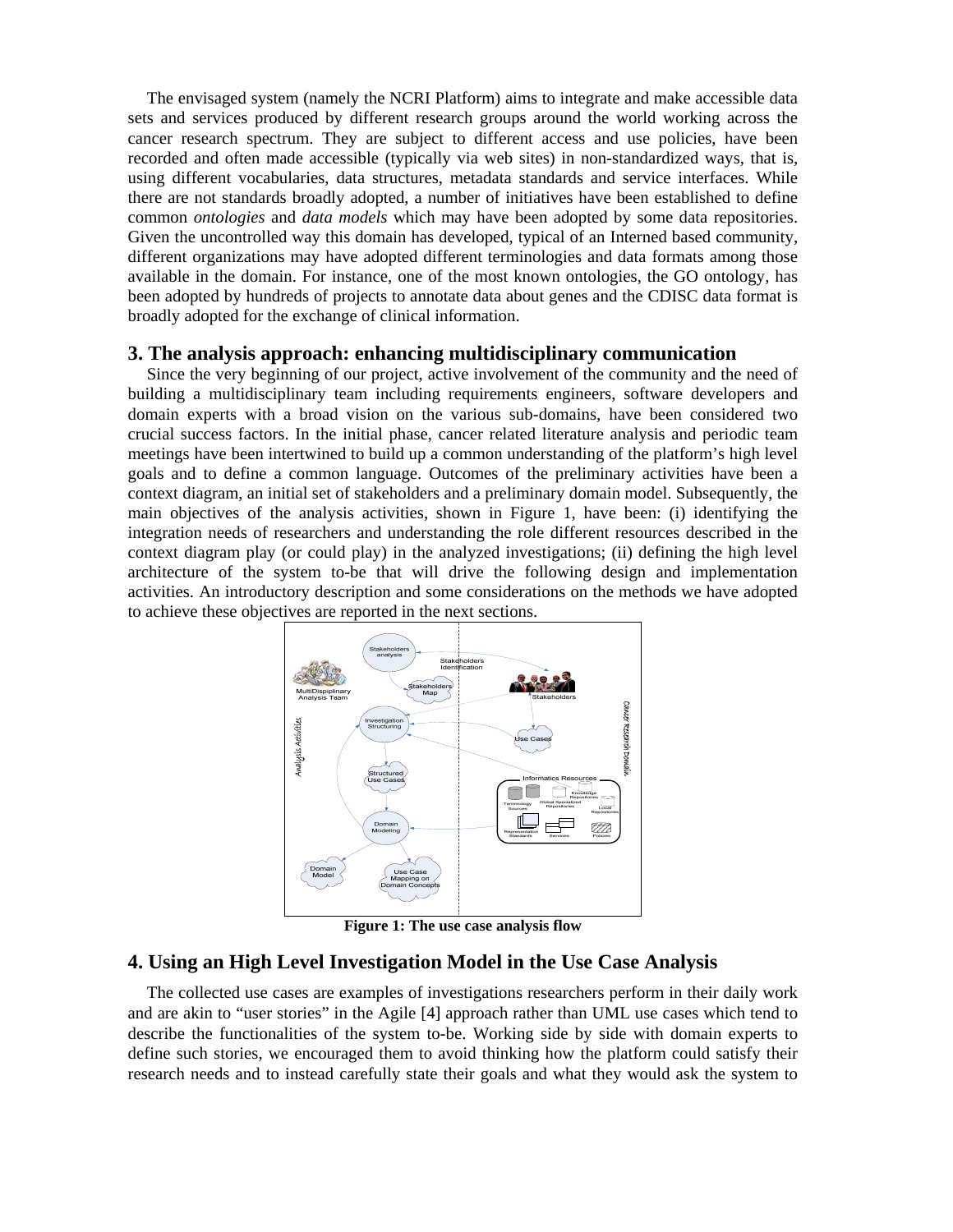achieve their goals. Such an approach permits uncovering of real user needs and avoids potential biases introduced by having in mind premature solutions.



**Figure 2: An example from the use case collection and progressive analysis** 

An example of use case is shown in Figure 2a as collected from the field. It is unstructured and hard to understand for non-specialists like the computer scientists in charge of the analysis activities. An important step in the analysis is to structure the use cases so that the investigation's goals, flow and the informatics resources needed by researchers can be clearly identified (Investigation Structuring activity in Figure 1). A key aspect of our analysis has been the definition of a high level model to describe research investigations. In defining such a model we have addressed three key questions: what are the objectives of this investigation? If the NCRI Platform were available, how would the researcher use it? What are the existing resources that can be used to address the user needs and how would the system use them? In defining the model we had to compromise between two conflicting goals: we needed to work together with the domain experts to break down the use cases and we needed a systematic approach to structure them in a way suitable for our analysis. In other words, the model was required to be easy to understand by people with no information modelling background but systematic enough to enable systematic analysis. The model we have defined, namely GQR (Goal Question Results) [8], is grounded by goal oriented requirements engineering principles [5] and is inspired by the Goal/Question/Metric method [6] used to plan the measurement of success of a software system from the user point of view. Lack of space prevents us to describe the model and all its elements so we can only introduce the key ones, that is, goal, question and result. A *goal* represents the investigation's objective. Goals can be more or less specific like "the role of diet in cancer" or "investigate whether a disease responds to a drug". A goal entails one or more *questions* that must be answered to achieve its fulfilment. Questions are answered by way of *data sets* or *services* which may need to be integrated with one another to produce the actual *results* the researcher was looking for. Data sets and services can be considered either inputs or outputs of an investigation.

Using the GQR method to analyze the use cases, the experts and the analysis team work together to progressively structure the use case according to the concepts contained in the GQR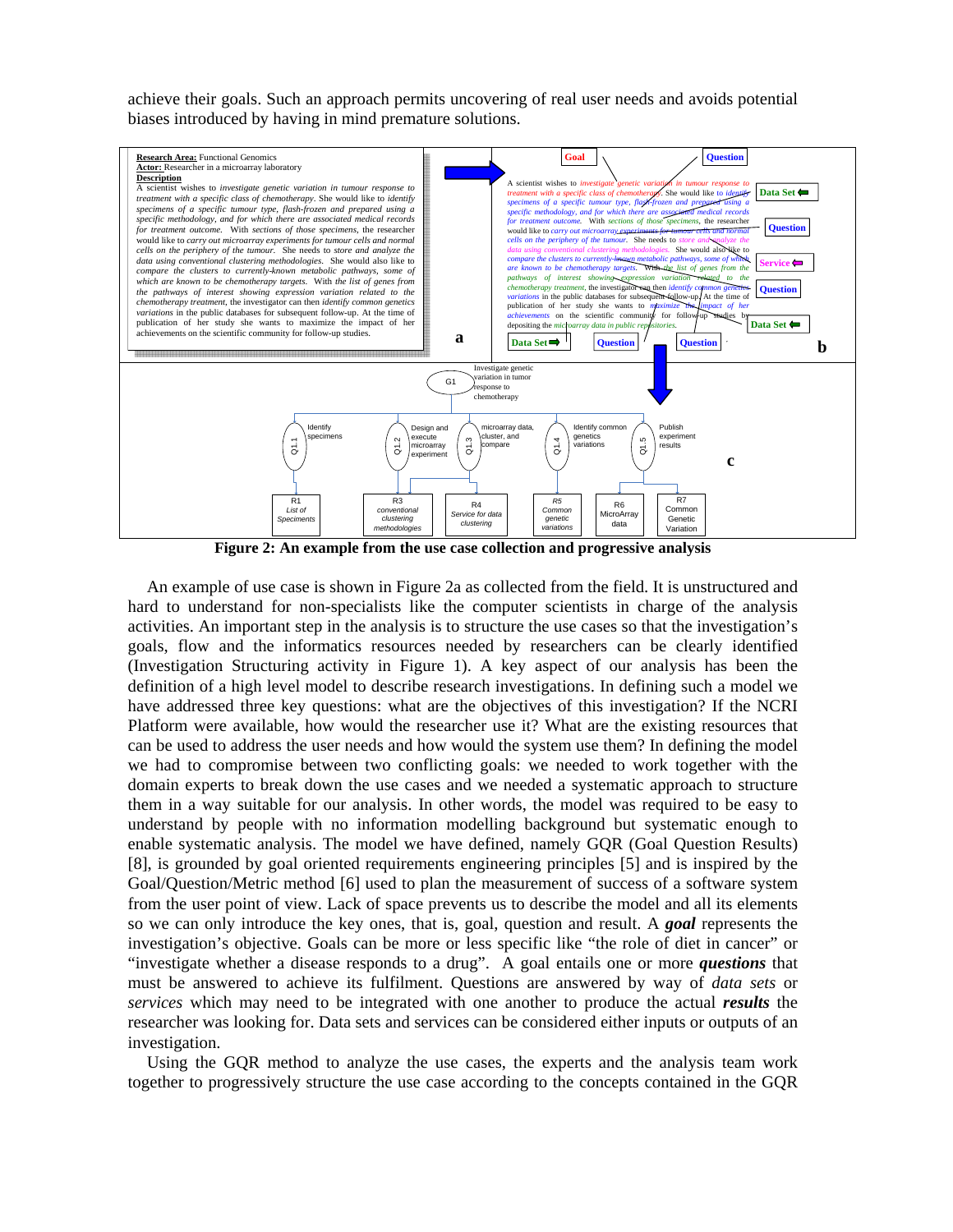model. Its simplicity (easy to explain to the interviewees) and the limited number of concepts allow a first quick structuring to be carried out together with the domain expert on the initial description (figure 2b), preferably on paper. In our experience, it is important to have a rapid way to structure the use case and to enable further analysis without having to organize several further meetings. Once *goals* and *questions* have been identified, a number of elicitation questions, gradually more specific, are asked to the experts. Examples of these questions include: "What is your desiderata about this question"; "What are the current typical obstacles"; "Examples of repositories, records, etc.", and so forth. The GQR method has shown up to be effective in supporting the conversation between the analysts and the domain experts in this phase. The information collected in the interview is then organized in a more structured way as shown in figure 2c. Once the desired *results* have been identified, these have to be described in terms of common domain concepts so that all the use cases can be compared (Domain Modelling in Figure 1). This required the definition of a domain model as described in the next section. Important is to notice that describing the results by way of domain concepts may require several iterations. The domain experts who provided the use case may not be always available in all the iterations thus the domain experts in the multidisciplinary team play a key role in this activity.

## **5. Domain Modelling**

The domain model has played three crucial roles in our project: (1) has acted as a bridge between the problem analysis and the solution design so it is used to ensure that the analysis that went into it applies to the final product, the software system; 2) has been the *backbone* of the language used by all the team members, including analysts, domain experts and developers; (3) has been the teams' agreed-upon way to structure the domain knowledge so that when new knowledge surfaces the domain model can be used to interpret it or to identify uncovered aspects. Defining the domain model is an iterative and incremental activity where rigorous analysis of meeting minutes, use cases, documentations, etc. by means of engineering techniques is intertwined with discussions with domain experts to reach a common vision.

We had to face two main challenges which we believe are common to similar projects aiming to develop integrative systems in a complex and open environment. First, the model should easily accommodate change which is likely to occur in an open and evolving environment such as the cancer research. This requires the model to be extensible and flexible. Fine-grained and very specialized models are hardly extensible and it is often very difficult (if not impossible) to reach an agreement in heterogeneous teams involving domain experts with different specializations. In this light, a requirement on our domain model has been to be sufficiently generic and to accommodate different points of view, while identifying the key entities and relationships. Second, several different points of view [7] need to be considered in the analysis. As far as the perspective changes, different typologies of entities and relationships may be required to describe the domain. For instance, in the use case in Figure 2 words such as "specimens", "experiments" refer to the process of carrying out an investigation, whereas "gene", "pathway" to the cancer biology. An important issue we have identified in this project is that, in order to clearly identify all the needed information, a multi-perspective analysis is needed. This entails a multidimensional domain model to be defined so that each dimension can evolve separately. In our project, the domain model has been organized across three dimensions: the *cancer research*  including all the concepts involved in the investigation/experiment execution such as *samples, patient data, protocols, publishable data,* etc.; the *cancer biology* including concepts like *tumour*, *drug*, *gene*, *pathway*, *etc.;* the *system integrator* which models the environment where the platform will operate, the different types of available resources and their relationships such as *bioinformatics repository, ontology, registry, data format, service, etc.*. As a general consideration, the first dimension is specific of the system we intend to develop (to support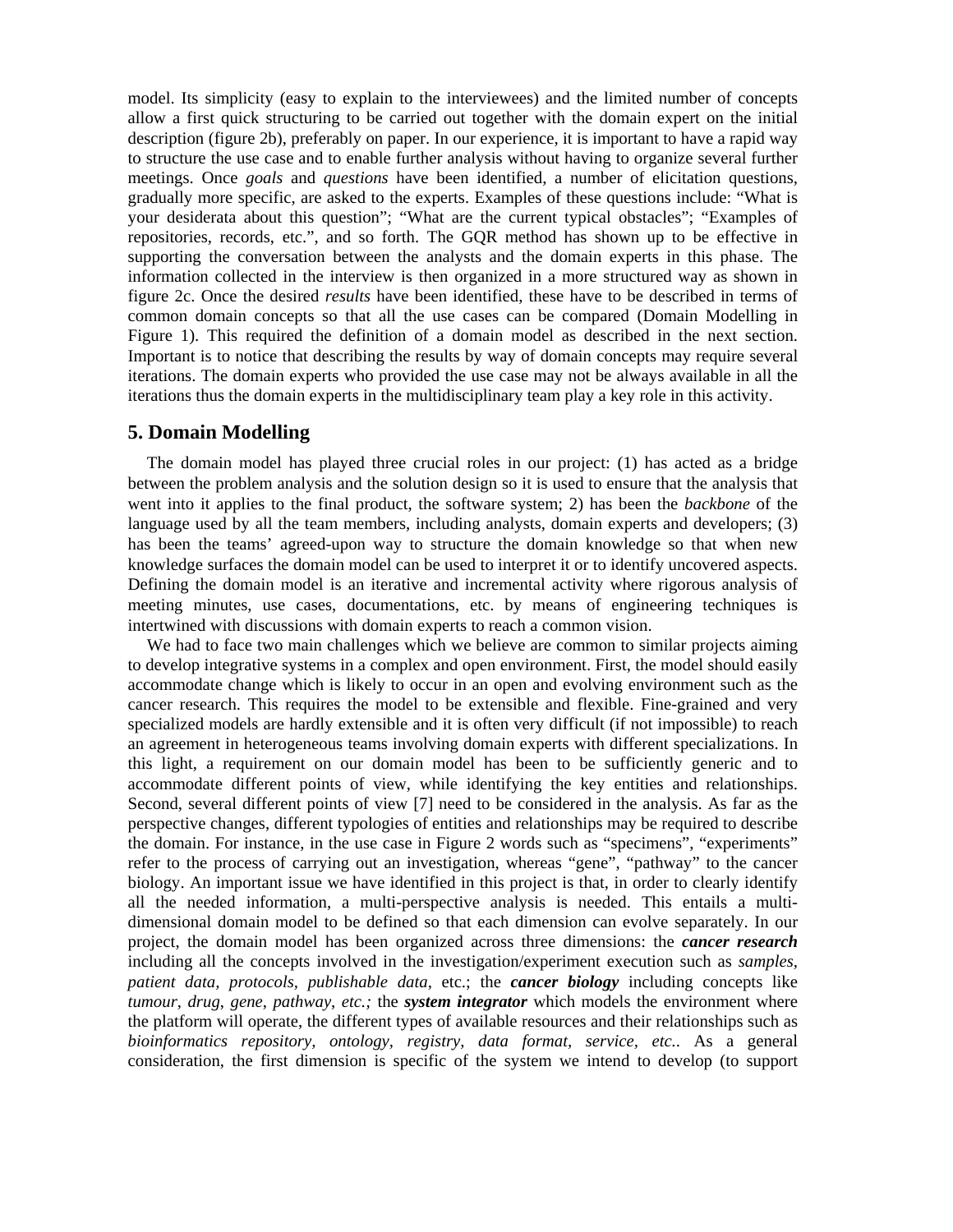research investigations), the second one is specific of the reference domain and the last one represents the informatics point of view.

In our analysis, the domain model entities have been used to describe the results required to answer the researcher's questions as identified by the GQR analysis. As an example of analysis, Q1.4 (use case in figure 2) can be answered by the result R5 which represents the integration of data coming from different repositories. From the *biological* (CB) perspective the result can be described by saying that "the platform should query repositories known to contain information about *CB\_Gene, CB\_Pathways, CB\_ExpressionVariation and CB\_Agent* (where a class of chemotherapy is considered an agent)". From the *system integrator (SI)* perspective*,* these repositories are modelled as *SI\_KnowledgeBases* (e.g. "REACTOME" and "PharmGKB") and *SI\_ScientificLibrary* (e.g. PubMed)*.* The information is *semantically annotated* by metadata elements (*SI\_MetaDataElements*) whose domain is defined within *SI\_TerminologySource* such as the GO Ontology (in this case).

#### **7. Using a system metaphor to describe the early architecture**

In the early stage of a new system development it is crucial to remove ambiguities about the envisaged system. Clients, analysts and developers need to come up with a shared vision about the system to-be which enables to generalize the system highlighting the main components and actors of a possible architecture. To this end, the Agile approach has introduced the concept of *system metaphor*. The simpler and more effective definition for this concept is "*a story that everyone - customers, programmers, and managers - can tell about how the system works*" [4]. In our project the system metaphor has served three main purposes. It has been used to introduce the project to the domain experts who had heard about the NCRI initiative but did not know much about the system. Being the system highly innovative, it was impossible to refer to other similar systems hence the use of an analogy has been determinant to communicate the essential elements of the envisaged system. The metaphor has also been used to describe the architecture of other similar systems so that these could be easily compared with the high level architecture of our system. Finally, it has provided the analysis and development teams with a guide used throughout the development process and against which all the design and implementation solutions have been checked.

#### **7.1. A system metaphor for the NCRI's platform**

From the initial discussion with the NCRI stakeholders, only a few key requirements were identified. NCRI wanted to build a system to support an *open environment* where the needed data resources could be easily found and effectively used by researchers. The system *should not create another centralized ontology* to annotate the existing resources but should use existing ontologies hence exploiting the relationship between existing ontologies and data resources. The system should provide the needed functionalities to *assure quality information and services*. From these basic requirements, the analysis of similar systems and the initial dialogue with the community, we have identified the system metaphor, that is, an *open knowledge marketplace***.**  The notion of a marketplace captures the central importance of *providing a system of mutual incentives* to bring both requesters and resource providers to the platform. The system will give providers a means of offering access to their resources and users a means of exploiting them while assuring *certainty*, *authority* and *consistency***.** This will require bringing together information, services, data standards, data models, metadata elements, business models, business logic and business policies. The key elements of such a system will be Products, Providers and Requesters. *Products* are bioinformatics data and services. *Providers* are organizations which manage and/or curate either *data repositories* (local databases, specialized global repositories, knowledge bases, etc.) or *services registries*. *Requesters* are researchers or applications which need to access the data stored in repositories or to execute services in order to fulfil their *research*